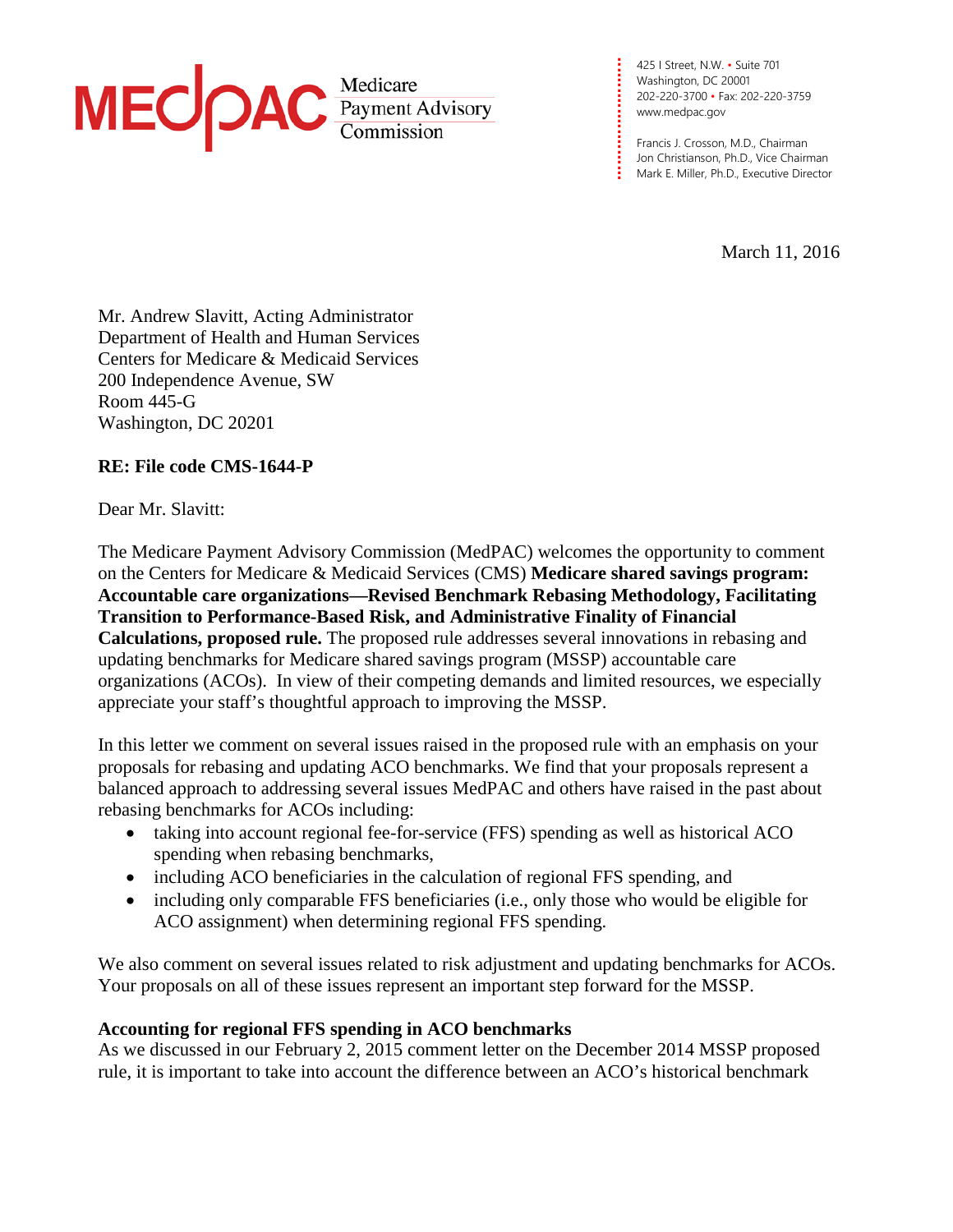Andrew Slavitt Acting Administrator Page 2

and regional FFS spending to increase program equity.<sup>[1](#page-1-0)</sup> Under the current benchmarking methodology, an ACO's benchmark is rebased at the beginning of each new three-year agreement period. In a situation in which a more efficient ACO and a less efficient ACO are both operating in the same market, in the second and subsequent agreement periods, the more efficient ACO will have a progressively lower benchmark and reduced opportunity for shared savings compared to the less efficient ACO. This does not seem equitable and could cause the more efficient ACO to leave the ACO program.

To remedy this undesirable outcome CMS proposes to incorporate a regional FFS component into the calculation of the rebased benchmarks. CMS proposes to calculate the difference between regional FFS spending and the historically-based benchmarks and add 35 percent of the difference to the historical spending (increasing to 70 percent for subsequent agreement periods). Thus, if an ACO's benchmark based on historical spending were lower than the regional spending, the blended benchmark would represent an increase to the historically-based benchmark (and conversely, if historical spending were higher, a decrease). Therefore, the approach will drive rebased ACO benchmarks toward regional FFS spending in the market and make benchmarks for ACOs in the market more equitable.

We endorse this approach to the problem, particularly when coupled with an examination of results before switching to the higher weight for the regional spending component.

It is important to move deliberately and monitor results because there could be a tendency for only ACOs with historically-based benchmarks below regional FFS spending to remain in the program and for higher-spending ACOs to exit (because it could be difficult for them to meet their rebased benchmarks). This could result in less program savings from the MSSP for two reasons. First, if higher-spending ACOs were to exit, then program savings from higher-spending ACOs reducing their spending growth would disappear. Second, the remaining lower-spending ACOs could keep spending below the new blended benchmark by continuing to do what they had been doing rather than by increasing their efforts to reduce spending growth. This could further diminish program savings. These concerns would be somewhat ameliorated by including beneficiaries attributed to ACOs in the regional FFS spending calculation as discussed below, but results should be actively monitored—particularly before moving to the higher (70 percent) adjustment. Therefore, we support CMS's proposal to examine results before switching to a higher weight.

Blending regional FFS spending into ACO benchmarks raises additional issues that are discussed in the proposed rule. We comment on three of these below.

### **Including only "assignable" beneficiaries in regional FFS spending calculations**

As discussed in the proposed rule, it is important to include only those FFS beneficiaries who could be assigned to ACOs in calculations of regional FFS spending. This is because the level of spending for beneficiaries who can be assigned to ACOs differs from the level of spending for

<span id="page-1-0"></span><sup>&</sup>lt;sup>1</sup> MedPAC. Comment letter to CMS on Medicare shared savings program accountable care organizations proposed rule (CMS-1461-P). February 2, 2015[. http://www.medpac.gov/documents/comment-letters/medpac-comment-on](http://www.medpac.gov/documents/comment-letters/medpac-comment-on-cms-s-medicare-shared-savings-program-accountable-care-organizations-proposed-rule.pdf?sfvrsn=0)[cms-s-medicare-shared-savings-program-accountable-care-organizations-proposed-rule.pdf?sfvrsn=0](http://www.medpac.gov/documents/comment-letters/medpac-comment-on-cms-s-medicare-shared-savings-program-accountable-care-organizations-proposed-rule.pdf?sfvrsn=0)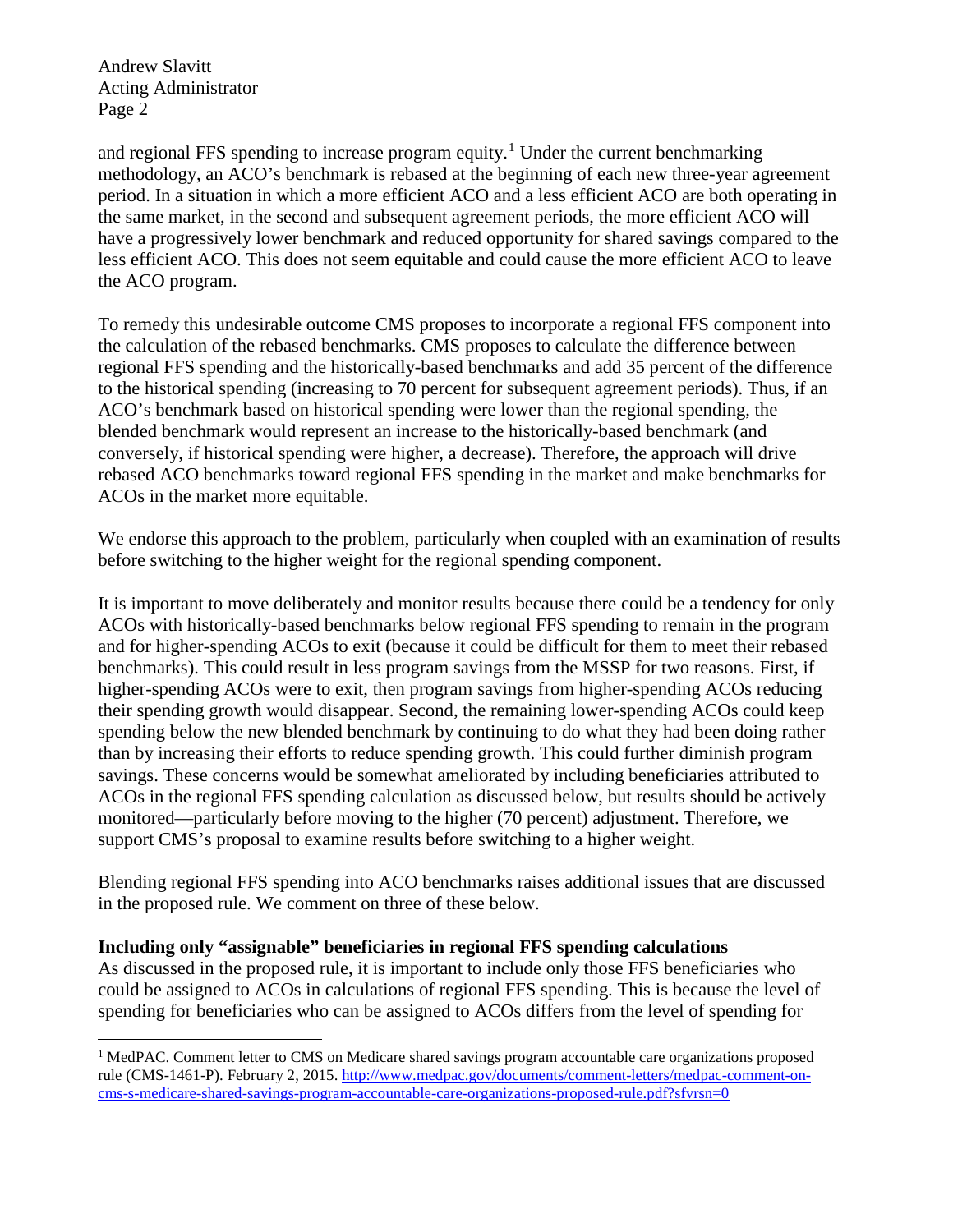Andrew Slavitt Acting Administrator Page 3

beneficiaries who do not meet all of the requirements to be assigned to ACOs. In particular, the requirement that a beneficiary has had a qualifying visit with a primary care physician in the past twelve months greatly effects the spending level (and spending growth) compared to beneficiaries without such a visit. Including beneficiaries without such primary care visits in the FFS regional spending amount would incorrectly lower the FFS spending level used as the regional component of the rebased ACO benchmarks. (It would also result in a higher than warranted rate of growth from year to year because the first year spending would be low.) The appropriate point of comparison for the historically-based ACO benchmarks (which by definition only include spending for attributable beneficiaries) is spending for assignable FFS beneficiaries in the region. Thus, we support the proposal to include only assignable FFS beneficiaries in the regional spending calculations.

### **Including beneficiaries attributed to ACOs in regional FFS spending calculations**

A second issue is whether or not to include beneficiaries attributed to ACOs in the calculation of regional FFS spending. We support CMS's proposal to include the beneficiaries assigned to ACOs in that calculation. As we have suggested in the past, including those beneficiaries will result in more stable regional FFS spending calculations because there will be a greater number of beneficiaries in each county included in the calculation than if attributed beneficiaries were not included. In addition, if ACOs are successful, the inclusion of their beneficiaries in FFS county spending will serve to control the growth in calculated regional FFS spending. As regional FFS spending is incorporated into ACO benchmarks, this will allow the Medicare program to capture further savings as ACOs' benchmarks move toward the regional average, as discussed above.

Another approach to increase stability in the regional FFS spending calculations would be to increase the number of years of data included in the calculation. In counties with a small FFS population, one year of data (as is proposed) may not result in a stable estimate of spending because of random variation in Medicare spending from year to year. The Medicare Advantage (MA) program has addressed this issue by using a five-year rolling average for county-level spending estimates. Further, for MA, CMS calculates county spending relative to the national average each year, and averages the relative numbers, which makes it unnecessary to trend dollars forward to current year values. In cases in which the MA program has crafted solutions to similar problems it might be helpful for CMS to use a similar approach in the MSSP. This could also further the eventual goal of the Commission to bring about synchronization among FFS, MA, and ACOs so that the programs could be compared more equitably.

### **Risk adjustment**

A final issue in incorporating regional spending into ACO benchmarks is risk adjustment. To blend regional FFS spending and historically-based benchmarks, the per capita spending for each must be for beneficiaries with similar risk. This requires that spending be risk-adjusted. CMS proposes to risk-adjust spending using the CMS-hierarchical condition category (CMS-HCC) risk score. We support this approach to risk adjustment and agree that CMS will need to monitor risk scores for beneficiaries attributed to ACOs to see if there is any tendency toward more intensive coding for those beneficiaries than for beneficiaries not attributed to ACOs. Differences in coding practices between ACO clinicians and other FFS clinicians will need to be taken into account when blending